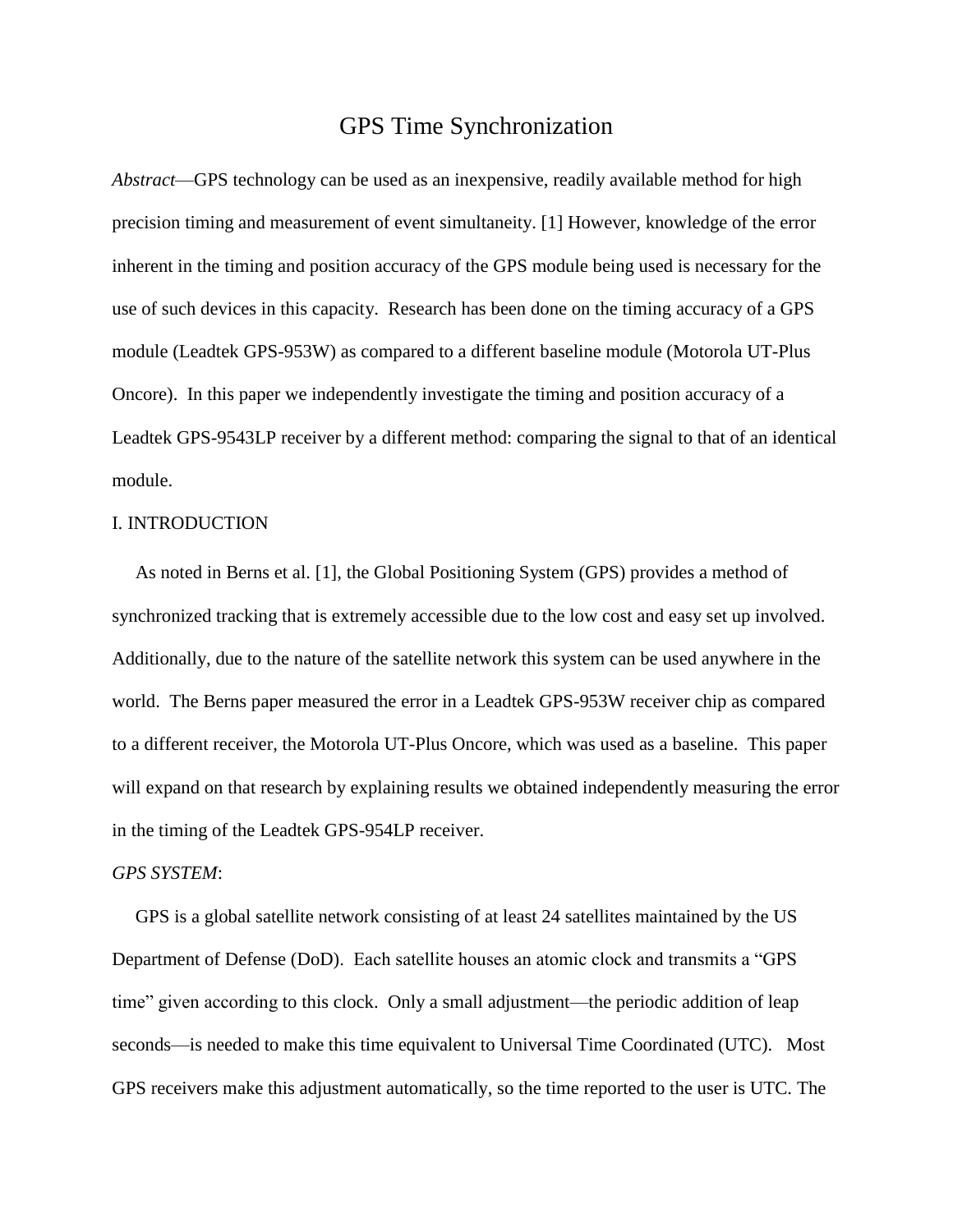satellites broadcast regularly recalculated and updated ephemeredes, so their position in space can be accurately calculated as well. Using this information, a ground-based receiver can accurately track time and triangulate its position provided that there are at least four satellites in view. This effectively provides researchers with an accurate timing system that is a viable alternative to acquiring and constantly recalibrating a set of atomic clocks. [1], [2]

## *GPS RECEIVER LEADTEK GPS-9543LP:*

 We used a commercially available GPS receiver, Leadtek Research, Inc. model GPS-9543. This is a 12-channel GPS receiver chip whose small size and low power consumption lends itself to easy integration in a hand-held module or circuit board, such as the set-up we used. The basic specifications of this chip are [3]:

- 1-pulse-per-second (1PPS) signal.
- 3.3 V power requirement.
- Reacquisition time of 0.1 seconds.
- Supports standard NMEA-0183 and SiRF Binary protocol.



Fig. 1. GPS receiver module. [3]

The apparatus we used consists of two antennae connected to circuit boards we designed for the specific purpose of housing the GPS timing chips. Each board includes a pin for antenna power, PPS signal output, ground connection and connection to an oscilloscope. The signal output is sent to a serial port, of which each board has two.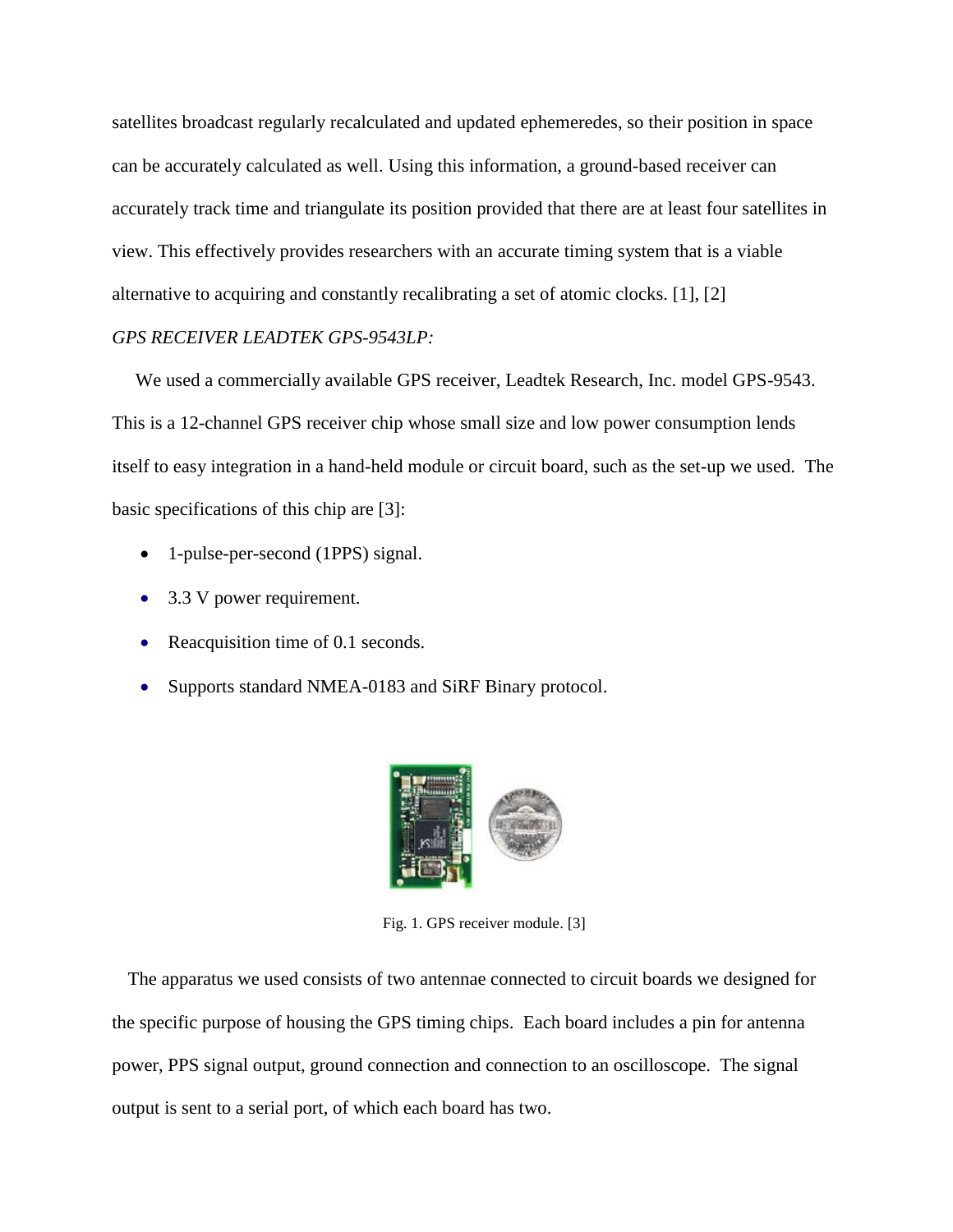#### II. TIMING ERROR.

To measure the error in the timing we used an oscilloscope to histogram the difference in the pulses by triggering the signal of one chip off that of the second chip. The below histogram was generated using ~230 thousand hits. The green and black spikes are due to power surges from inclement weather.



Fig. 2. Histogram of time difference between identical GPS receivers.

The mean of the histogram is -6.086 ns and the standard deviation is 62.703 ns. Early in the measurement process, the mean tended to decrease with time, but it eventually reached a plateau in the -4 ns to -10 ns range. This clearly illustrates that there is a systematic shift in the data. In order to test whether this error was inherent in the receiver, we switched the leads to the oscilloscope. We obtained a similar result, which signifies that the systematic error is indeed inherent in the receiver's timing capabilities. From this result, we can calculate the error in an individual receiver's timing capabilities. Because each chip is independent, we can use  $\sigma_{histogram} = \sqrt{2}\sigma_{receiver}$  to obtain a value of  $\sigma_{receiver} = 44.338$  ns.

## IV. CONCLUSIONS

The Berns paper [1] found a standard deviation of approximately 45 ns for the histogram of